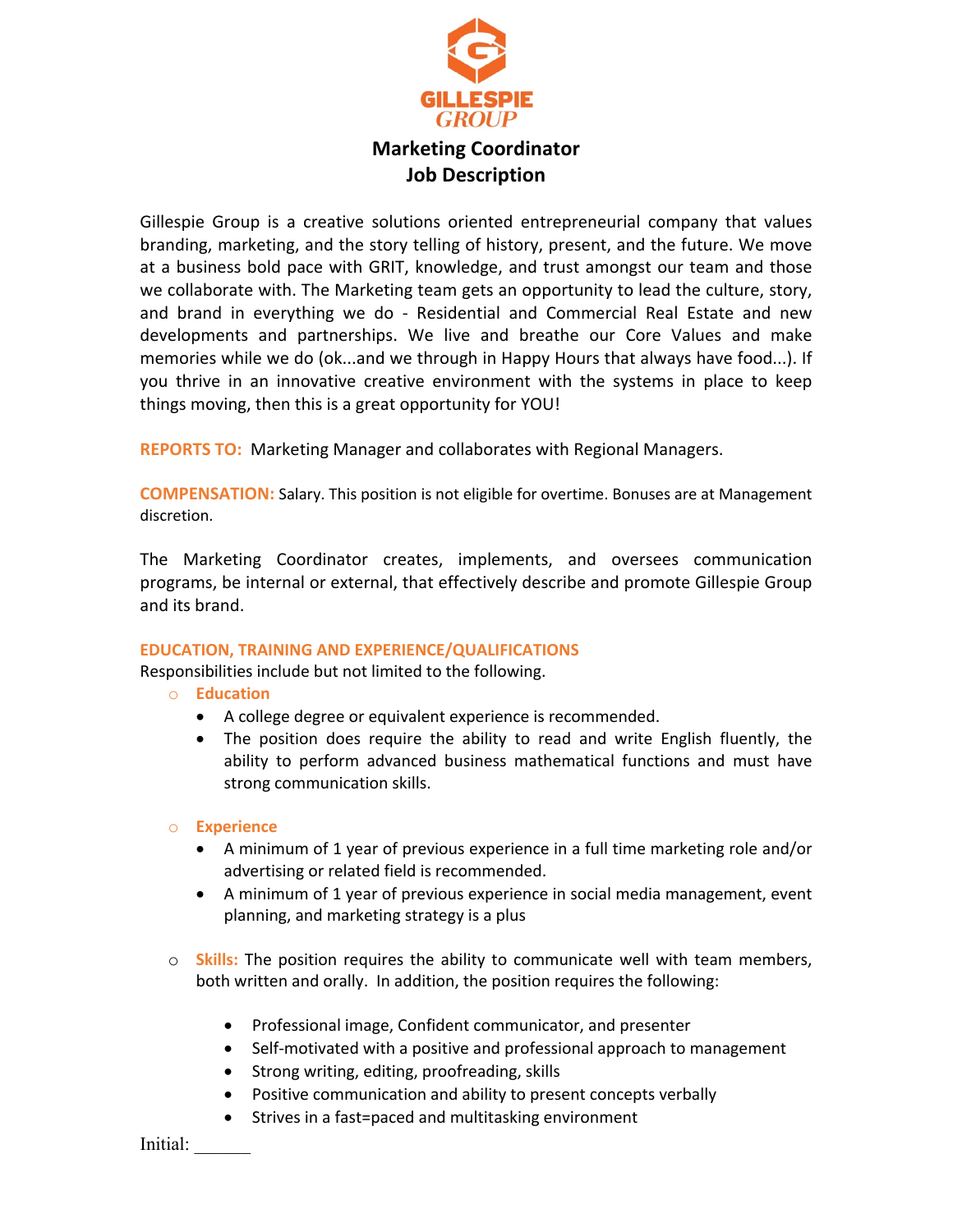- Good organizational and planning skills
- Confidentiality awareness
- Works well under pressure and can receive constructive feedback in order to make necessary alterations to meet the company's goals and objectives
- Should have strong working knowledge of Apple Products and Adobe Creative Suite
- Strong knowledge and understanding of current trends in digital and social media, working with applications such as Tik Tok, Twitter, Facebook, Instagram, LinkedIn, Blogs, Pinterest, and Snapchat
- o **Attendance:** This position requires the ability to work any of the seven days of the week, 52 weeks of the year when events marketing is involved with requires it. Standard office hours will be 8:30am – 5:00pm
- o **Licenses:** A valid driver's license and current automobile insurance is required. Pass and maintain Fair Housing classes as well as act in accordance to state and federal Fair Housing laws.

**JOB DESCRIPTION**: Essential responsibilities include but not limited to:

- o **Maintain company's internal communication strategy. Areas of focus to include:**
	- Assist with creating, planning, branding, and executing team building events, celebrations, and employee recognition opportunities that promote and strengthen our brand
	- Site Communications active relationship and communication with all residential properties to ensure the Marketing Department is an efficient and productive service arm to them
	- Implement processes to increase employee awareness, promoting productivity, positivity, consistency, and inclusiveness.
	- Research and implement new trends in sharing brand with employees.
- o **Contribute to company's external communication strategy. Areas of focus to include:**
	- Residential property strategy creation and execution Promote our residential living opportunities through multiples channels to generate traffic.
	- Keep up on social and digital media trends, bringing new ideas to the company plans.
	- Produce social media posts and engagement consistent with the Gillespie Group Brand
	- Create new ways for the Gillespie Group brand to be communicated throughout the region
	- Add ideas and feedback and assist in executing the new development Marketing campaigns for lease up
	- Implement and participate in all guerilla marketing/face-to-face marketing

Initial: